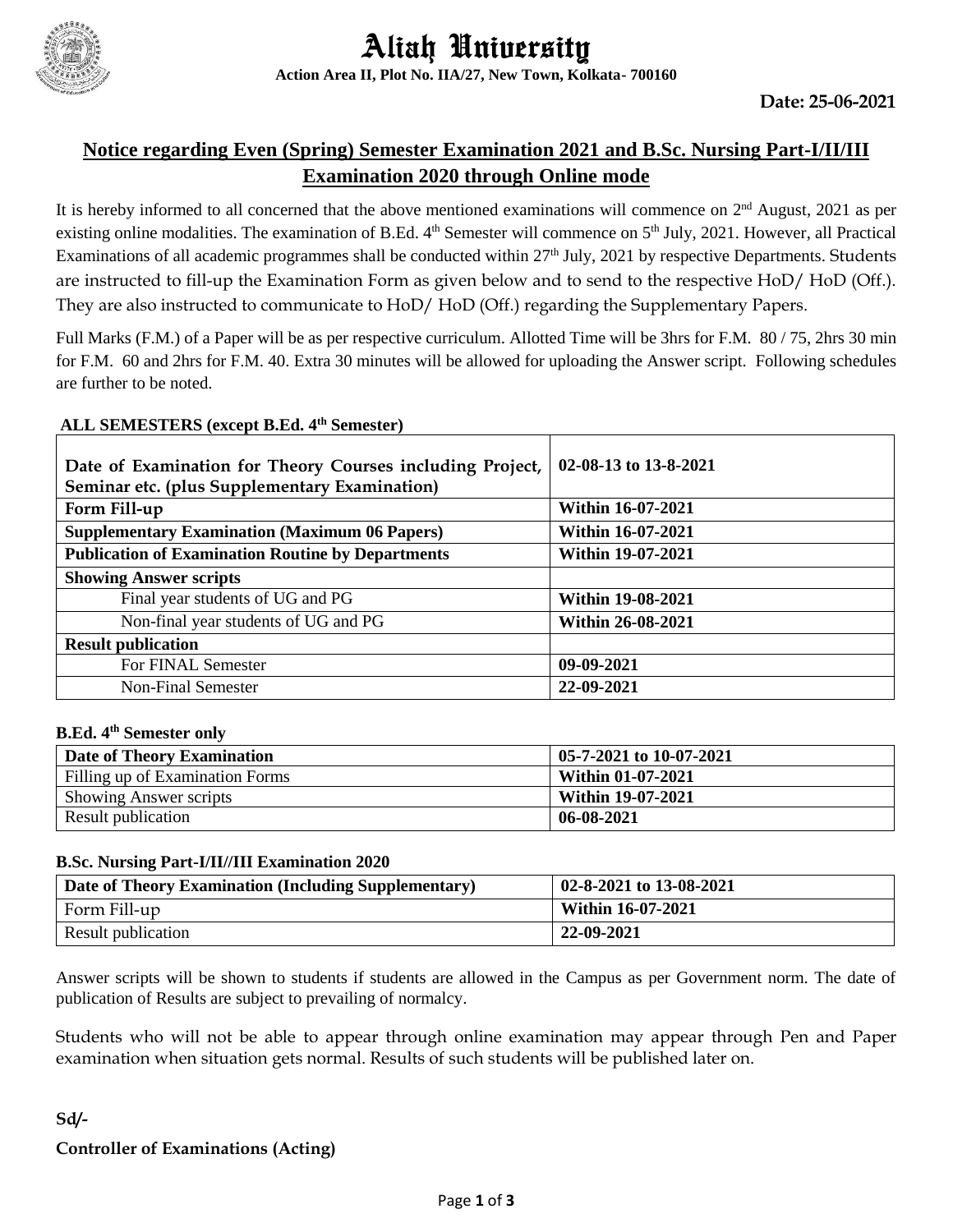

Aliah University **Action Area II, Plot No. IIA/27, New Town, Kolkata- 700160**

|                | Twic. E-mail of Heaus Heaus (Officialing) of respective Departments |                               |  |  |  |
|----------------|---------------------------------------------------------------------|-------------------------------|--|--|--|
| $\mathbf{1}$   | Arabic                                                              | saidjnu2000@gmail.com         |  |  |  |
| $\overline{2}$ | Bengali                                                             | samim.saifulla@gmail.com      |  |  |  |
| 3              | <b>Biological Sciences</b>                                          | alam micro@rediffmail.com     |  |  |  |
| 4              | Chemistry                                                           | alam_iitg@yahoo.com           |  |  |  |
| 5              | Civil Engg.                                                         | jamalmohsin15@gmail.com       |  |  |  |
| 6              | Computer Sc. & Engg.                                                | sk.obaidullah@gmail.com       |  |  |  |
| 7              | Economics                                                           | shashimishra500@gmail.com     |  |  |  |
| 8              | Education                                                           | sspjamal@gmail.com            |  |  |  |
| 9              | Electrical Engg.                                                    | exam.aliah.een@gmail.com      |  |  |  |
| 10             | Electronics & Communication Engg.                                   | quazi_alfred@yahoo.co.in      |  |  |  |
| 11             | English                                                             | ahmedtajuddin2@gmail.com      |  |  |  |
| 12             | Geography                                                           | aznarulislam@gmail.com        |  |  |  |
| 13             | History                                                             | shamimkatwa.firdos@gmail.com  |  |  |  |
| 14             | <b>Islamic Theology</b>                                             | WhatsApp to: 8584853813       |  |  |  |
| 15             | <b>Islamic Studies</b>                                              | abdurrasheedhyd@gmail.com     |  |  |  |
| 16             | Journalism & Mass Communication                                     | mail@reyaz.in                 |  |  |  |
| 17             | Law                                                                 | zubair8285@rediffmail.com     |  |  |  |
| 18             | Management                                                          | hod.mba@aliah.ac.in           |  |  |  |
| 19             | <b>Mathematics &amp; Statistics</b>                                 | hod.mathematics@aliah.ac.in   |  |  |  |
| 20             | Mechanical Engg.                                                    | shamimhaidar@yahoo.com        |  |  |  |
| 21             | <b>Nursing</b>                                                      | rumisen@yahoo.com             |  |  |  |
| 22             | Physics                                                             | mrahman.phys@gmail.com        |  |  |  |
| 23             | Urdu                                                                | drakhshankafeel2010@gmail.com |  |  |  |

**Note: E-mail of Heads/ Heads (Officiating) of respective Departments**

Copy to:

- 1. PA to the Hon'ble Vice-Chancellor for kind information
- 2. PA to the Registrar for information
- 3. All Deans
- 4. Finance Officer
- 5. Deputy Registrar
- 6. All Heads/ Heads (Off.)
- 7. T.P.O.
- 8. Students' Notice Boards
- 9. Rejuanul Hoque He is requested to upload in the Website
- 10. Office File

Encl: Examination Form